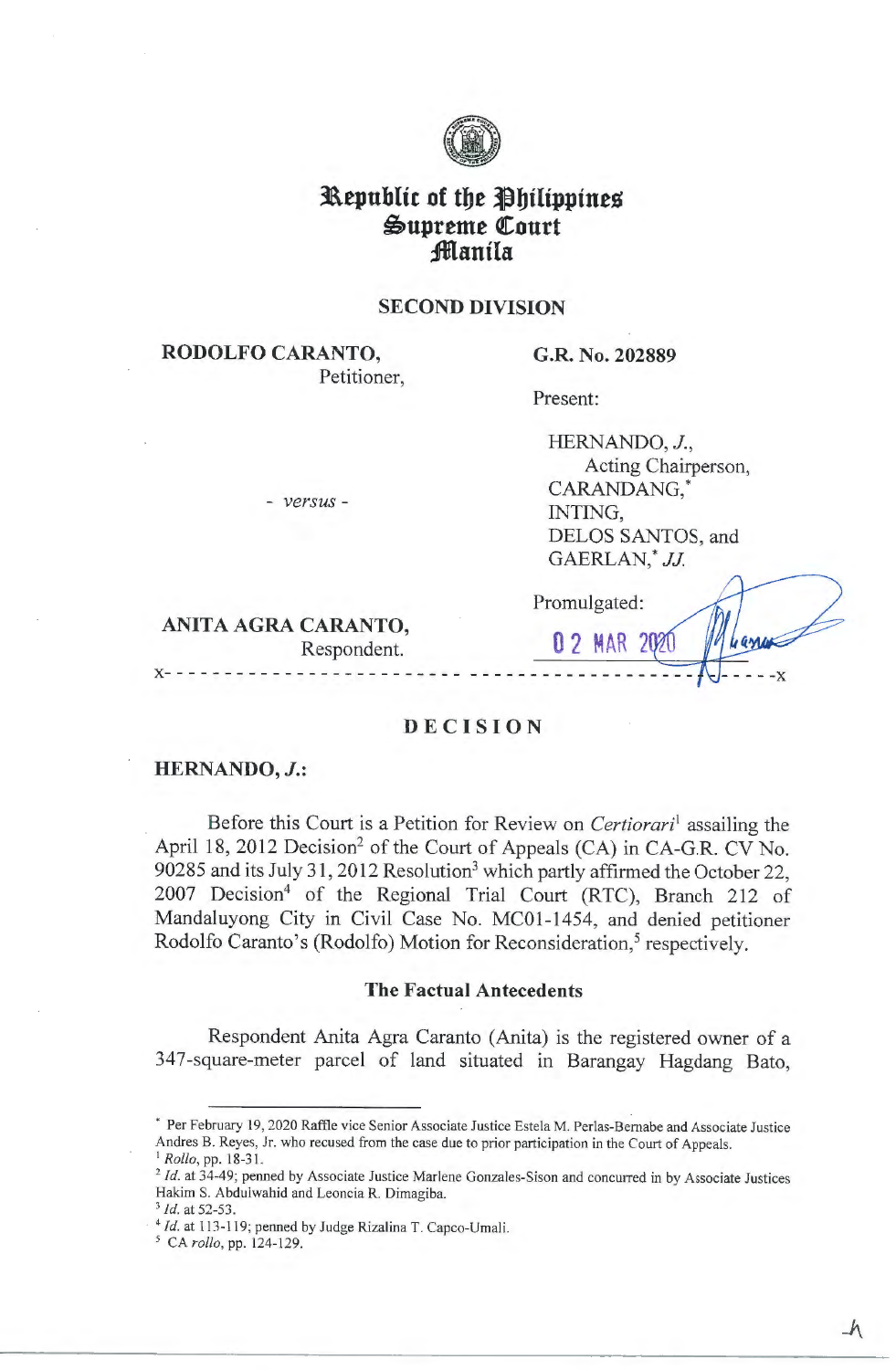$-1\hskip-3.5pt\ell$ 

Mandaluyong City which is covered by Transfer Certificate of Title (TCT) No. 7884.<sup>6</sup> Sometime in 2001, Rodolfo filed a Complaint<sup>7</sup> for cancellation of title and reconveyance against Anita seeking to: (a) cancel the title of the subject land; (b) reconvey one-half of the same to him; and (c) pay the sum equal to 25% of the value of the recoverable property as attorney's fees as well as costs of suit.

Rodolfo alleged that he is the son of Juan C. Caranto, Sr. and Guillerma Lopez-Caranto. He has a sister named Rizalina Caranto (Rizalina), and a brother named Juan Caranto (Juan) who was Anita's husband.

On May 12, 1972, Juan executed a Special Power of Attorney<sup>8</sup> in favor of Rizalina authorizing her to execute a deed of extrajudicial settlement involving the subject property that was previously covered by TCT No. 277297. A few months later or on September 18, 1972, the siblings executed an Extrajudicial Settlement of the Estate of the Deceased Guillerma O. Lopez-Caranto $9$  which stated, among others, the following:

8. That the parties herein have therefor agreed, as they do hereby agree, to divide and settle the aforementioned estate between and among them in the following manner, to wit:

**(a) Property to be adjudicated to Juan L. Caranto: The parcel of land specified and described in paragraph S(a) hereinabove (TCT No. 277297- Rizal); [subject property]** 

(b) Property to be adjudicated to Rizalina Caranto Balaoeg: The parcel of land specified and described in paragraph 5(b) hereinabove (TCT No. 23542 - Rizal);

(c) Property to be adjudicated to Rodolfo L. Caranto: The parcel of land specified and described in paragraph 5(c) and the three (3) door residential apartment described in paragraph 5(d) hereinabove. (TCT No. 59009 - Rizal)

(d) Properties to be adjudicated to Juan L. Caranto. Rizalina Caranto Balaoeg and Rodolfo L. Caranto, in equal one-third undivided interest each:

The parcels of land specified and described in paragraph 5(e) - TCT 23453 (Rizal); 5(f)-OCT 0-304 (La Union) and 5(g)-Tax Dec. No. 27418  $(La Union).$ <sup>10</sup>

Juan died intestate on May 22, 1983. Afterwards, on August 14, 1993, Anita executed an Affidavit of Self-Adjudication<sup>11</sup> adjudicating upon herself the subject property. As a result, TCT No. 277297 (later referred to as TCT

 $11$  *Id.* at 17.

 $6$  Records, pp. 9-10.

 $^7$  *Id.* at 2-5.

<sup>8</sup>*Id.* at 220-221.

 $9$  Id. at 216-219.

 $^{10}$  *Id.* at 218.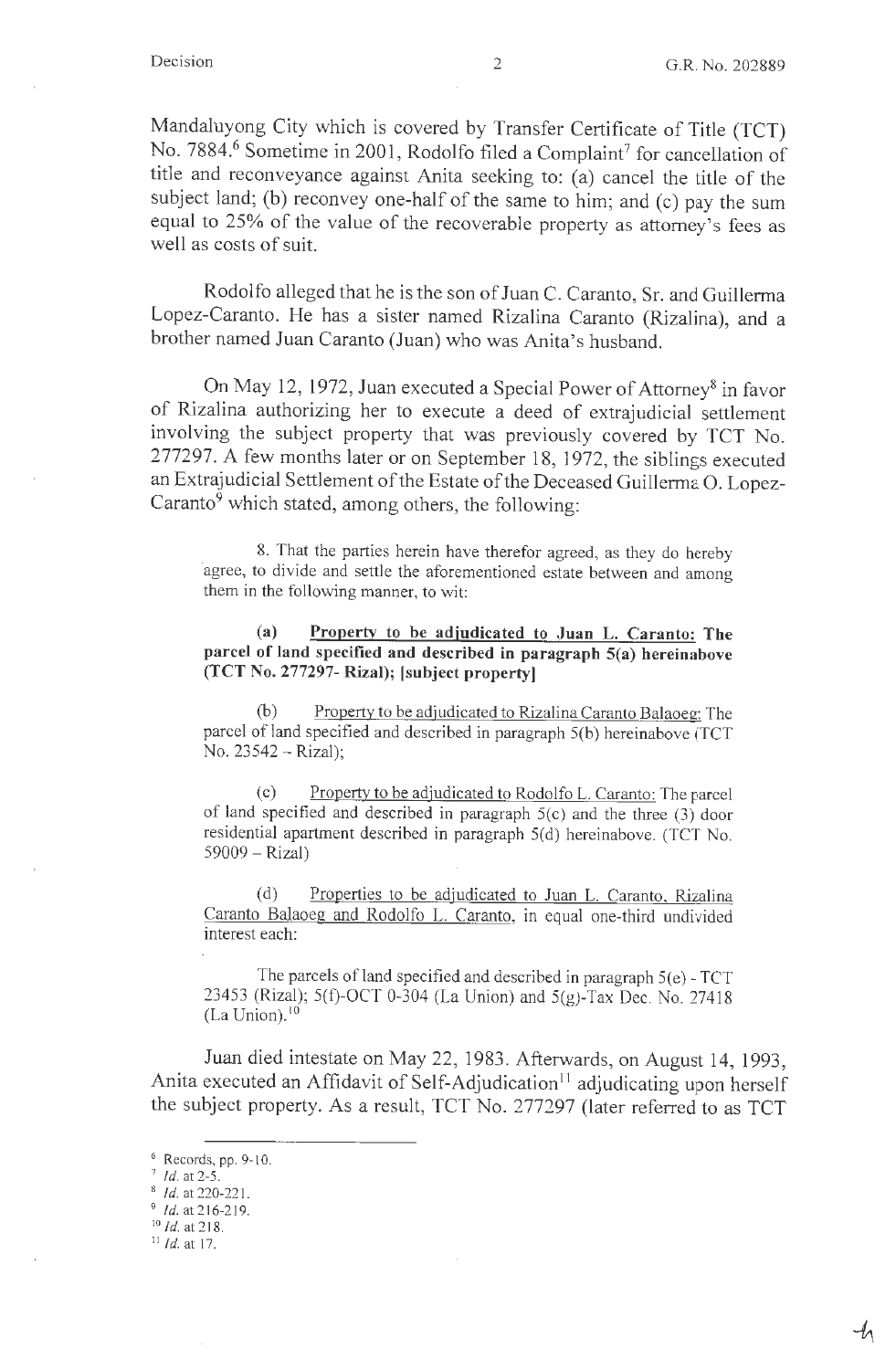$-1\!\!1$ 

No. 391576)<sup>12</sup> was cancelled and TCT No. 7884 was issued in the name of Anita.

When Rodolfo learned about Anita's Affidavit of Self-Adjudication, he filed a Notice of Adverse Claim to protect his share in the subject property. He also filed a criminal complaint for falsification of public documents against Anita before the Office of the City Prosecutor of Mandaluyong City. In his September 3, 1998 Resolution,  $13$  the city prosecutor recommended the filing of an Information for falsification against Anita.

Rodolfo alleged that the Affidavit of Self-Adjudication was a total falsity because at the time of his demise, Juan was survived not only by his wife Anita, but also by him and their sister Rizalina, as collateral relatives. Considering that Rizalina executed a Deed of Waiver of Rights<sup>14</sup> on January 16, 1990 whereby she relinquished all her rights and participation over the subject property in his favor, Rodolfo alleged that he is now entitled to onehalf thereof.

For her part, Anita sought the dismissal of the complaint for lack of cause of action and that Rodolfo is barred by laches or prescription. Further, Anita claimed that the subject property is her exclusive property since she purchased the same with her own money. She denied that Rodolfo is a legitimate brother of her husband, Juan. Anita further denied committing any falsehood or misrepresentation in the execution of the Affidavit of Self-Adjudication. Lastly, she belied Rodolfo's allegation that he exerted earnest efforts to settle the dispute between them prior to the filing of the complaint considering that she was already residing in the United States.

Anita, in turn, filed a compulsory claim for damages against Rodolfo for filing a baseless and malicious suit against her.

During the trial, Dante Agra, the brother of Anita and her attorney-infact,<sup>15</sup> testified that Juan disclosed to him that Rodolfo was his illegitimate brother and that he also has an illegitimate sister. Further, Dante narrated that Juan informed him that he was the only son of Dolores Lopez who was the latter's mother as stated in the Marriage Certificate<sup>16</sup> of Juan and Anita. Anita presented a Certification<sup>17</sup> from the National Archives that it has no file of the Makati City Register of Births for the year 1935; hence, there was no available record about the birth of Juan on April 4, 1935 to Juan Caranto, Sr., as his father, and Dolores Lopez, as his mother. On the other hand, the Office of the Local Civil Registrar of Bacnotan, La Union,<sup>18</sup> stated that Rodolfo was born on May 21, 1945, to Juan Caranto as his father and Guillerma Lopez, as his mother.

<sup>12</sup>*Id.* at 208.

<sup>13</sup>*Id.* at 224.

<sup>14</sup>*Id.* at 7.

<sup>&</sup>lt;sup>15</sup> *Id.* at 418.

<sup>16</sup>*Id.* at 419.

<sup>17</sup>*Id.* at 42 1.

<sup>18</sup>*Id.* at 420.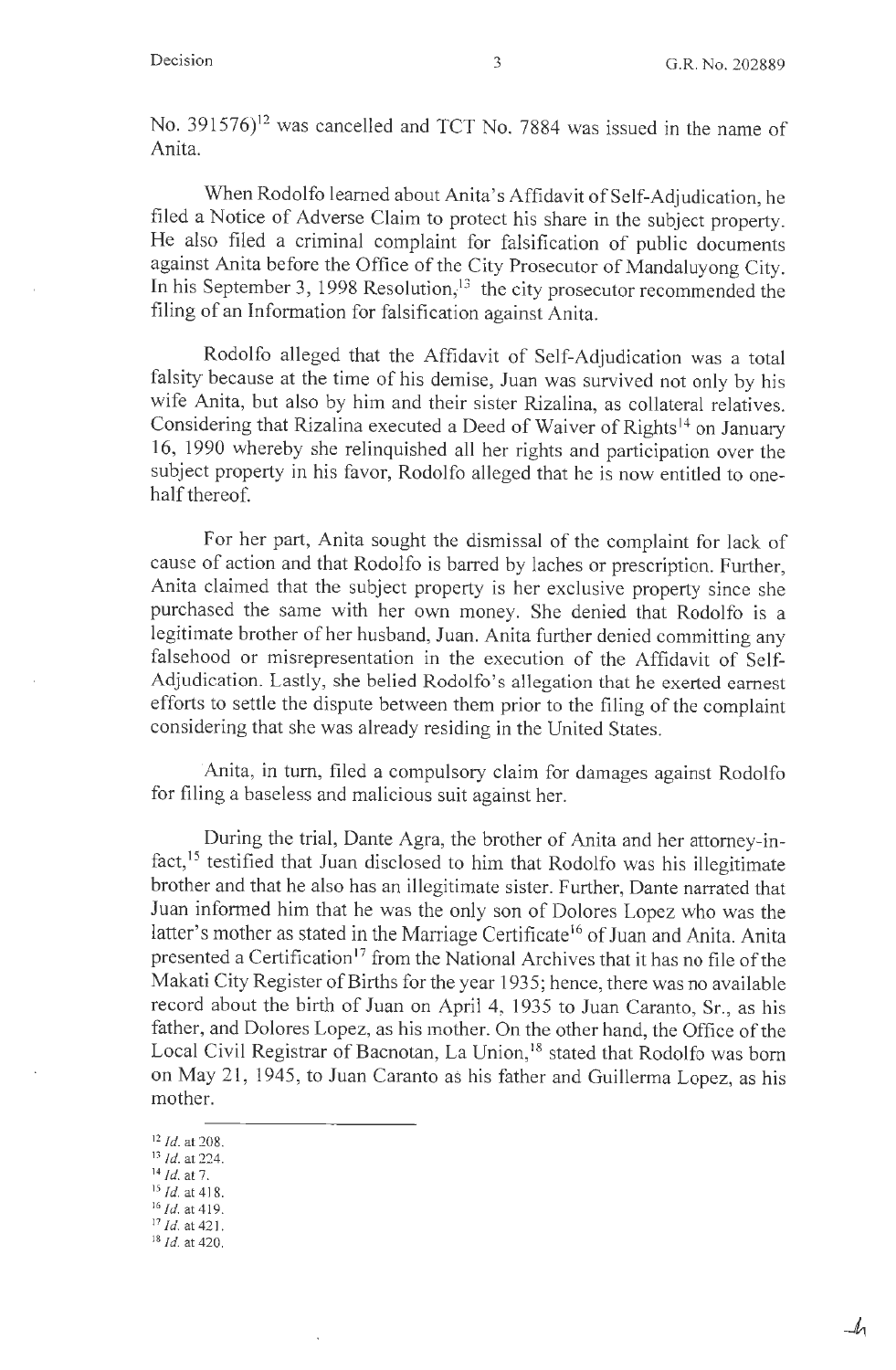-11

#### **Ruling of the Regional Trial Court**

In its October 22, 2007 Decision,<sup>19</sup> the RTC ruled that the Extrajudicial Settlement of the Estate of the Deceased Guillerma Lopez-Caranto does not suffice to support Rodolfo's claim that he is the brother of Juan. Moreover, the Deed of Waiver of Rights executed by Rizalina in his favor, and the Special Power of Attorney executed by Juan designating Rizalina as his attorney-in-fact, were inadmissible for being mere photocopies of the originals. Besides, even if admitted, these also did not serve as proofs of Rodolfo's filiation with Juan.

The trial court further observed that Rodolfo did not present the birth certificate of Juan showing that his mother was also Guillerma Lopez-Caranto. It could have disproved Dante's testimony that Juan's mother was Dolores Lopez with said evidence.

Anent the compulsory claim of Anita, the trial court awarded exemplary damages in her favor for failure of Rodolfo to prove his cause of action. Anita was also adjudged entitled to attorney's fees, litigation expenses and costs of suit. The *fallo* of the Decision reads in this wise:

**WHEREFORE,** premises considered, the court hereby renders judgment in favor of defendant Anita Agra Caranto and against plaintiff Rodolfo Caranto, ordering said plaintiff -

1) to pay the amount of Php20,000.00 as exemplary damages;

2) to pay the amount of Php20,000.00 as attorney's fees;

3) to pay the amount of Phpl0,000.00 as litigation expenses and cost of suit.

#### **SO ORDERED.<sup>20</sup>**

Undeterred, Rodolfo appealed to the  $CA<sup>21</sup>$  averring that the trial court

ASSUMING THAT THE MOTHER OF JUAN L. CARANTO IS ONE DOLORES LOPEZ, THE MORE REASON THAT THE PROPERTY SHOULD REVERT TO THE PLAINTIFF AS THE ORJGINAL OWNER THEREOF IS HIS DECEASED MOTHER GUILLERMA LOPEZ-CARANTO WHO NOW APPEARS TO HAVE NO RELATION AT ALL WITH JUAN L. CARANTO, HUSBAND OF THE APPELLEE, ANITA AGRA CARANTO [.]

WITH THE FINDING THAT THE LATE JUAN L. CARANTO['S] MOTHER IS DIFFERENT FROM THAT OF PLAINTIFF'S MOTHER, THE TRIAL COURT ALSO ERRED IN NOT FINDING THAT THE

<sup>&</sup>lt;sup>19</sup> Rollo, pp. 113-119.

<sup>20</sup>*Id.* at l 19.

<sup>&</sup>lt;sup>21</sup> CA rollo, p. 17.

In his appeal, Rodolfo raised the following assignment of errors:

THE TRJAL COURT SERJOUSLY ERRED IN NOT HOLDING THAT DEFENDANT LS NOW IN ESTOPPEL TO IMPUGN THE RELATIONSHIP BETWEEN PLAINTIFF AND HER DECEASED HUSBAND JUAN L. CARANTO [.]

THE TRIAL COURT SHOULD HA VE GIVEN WEIGHT AND CREDENCE TO THE EXTRAJUDICIAL SETTLEMENT OF THE ESTATE OF THE LATE GUILLERMA O. LOPEZ-CARANTO SANS THE SIGNATURE OF JUAN L. CARANTO FOR HE WAS THE ULTIMATE BENEFICIARY THEREOF AS THE PROPERTY, SUBJECT MATTER OF THE CASE, WAS ADJUDICATED TO HIM BY VIRTUE THEREOF[.]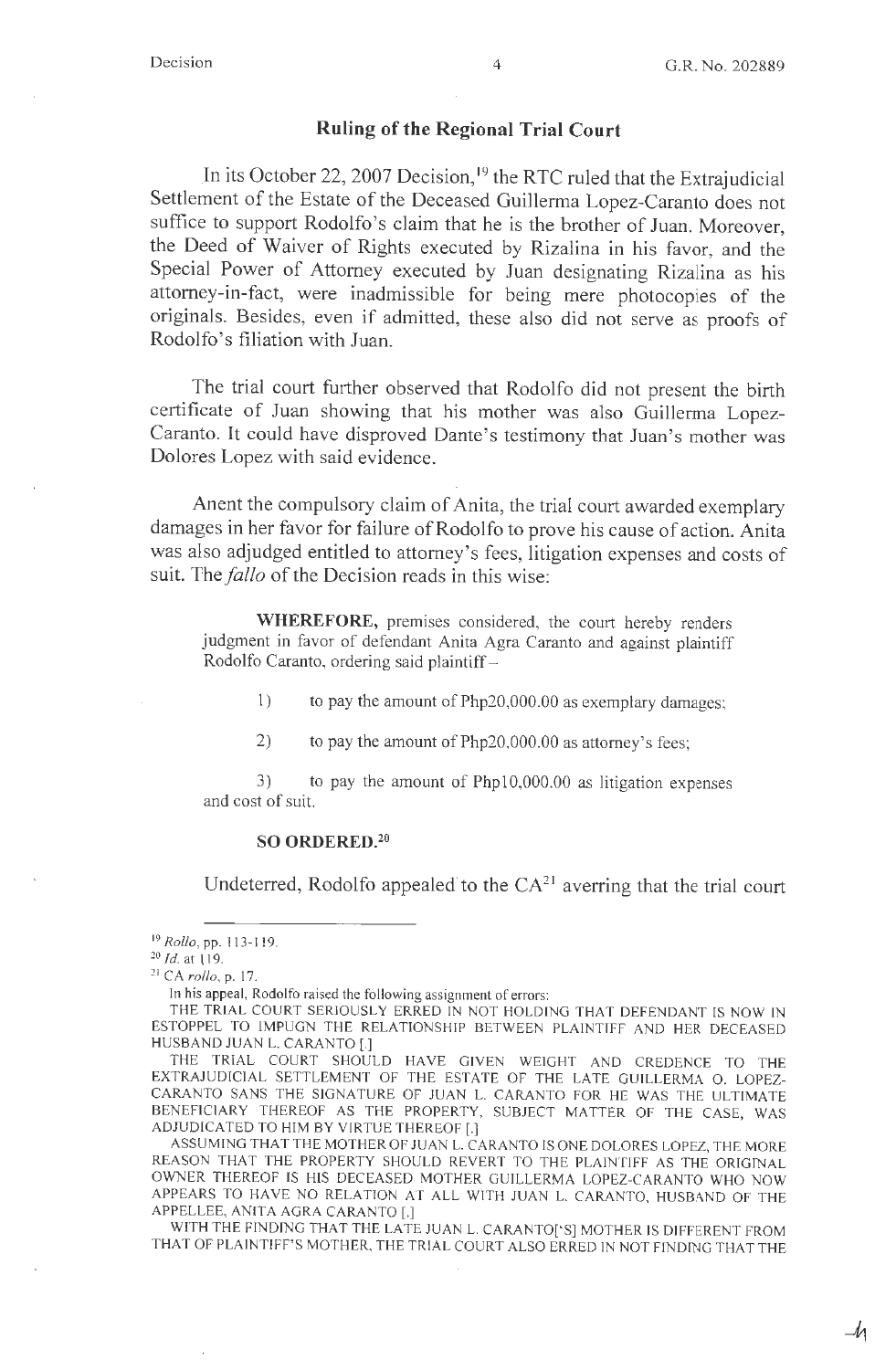*-4.* 

erred: (a) in not declaring Anita in estoppel in impugning his relationship with her husband; (b) in ruling that he failed to sufficiently prove that he is the brother of Juan; (c) in not giving credence to the Extrajudicial Settlement of Estate of the Late Guillerma 0. Lopez-Caranto even in the absence of Juan's signature; (d) in not ordering the reversion of the property to him considering that the property was originally owned by his mother, Guillerma Lopez-Caranto; and (e) in awarding exemplary damages and attorney's fees to Anita despite lack of bases thereof.<sup>22</sup>

#### **Ruling of the Court of Appeals**

In its April 18, 2012 Decision,<sup>23</sup> the CA partly granted Rodolfo's appeal. It agreed with the trial court's findings that Rodolfo failed to prove that he is the brother of Anita's husband, Juan, so as to have the right to inherit a portion of the subject property. Likewise, there was insufficient evidence to prove his title over the same to warrant an action for reconveyance as well as the cancellation of the title of the subject property.

Nonetheless, the appellate court held that the award of exemplary damages was improper for lack of basis. Further, there was no factual finding as to whether Rodolfo acted in a wanton, oppressive or malevolent manner in filing the complaint against Anita.

The dispositive portion of the appellate court's Decision reads:

**WHEREFORE,** premises considered, this Court **partially AFFIRMS** in part the October 22, 2007 Decision of the Regional Trial Court, Branch 212 of Mandaluyong City. This Court **partially ·DISMISSES** the instant appeal without prejudice to the filing before the appropriate court of an intestate proceeding for the purpose of determining the heirs who may be entitled to inherit to the estate, including the property covered by Transfer Certificate of Title No. 7884, previously under Transfer Certificate of Title No. 391576, of deceased Juan L. Caranto. Additionally, the award of exemplary damages is **DELETED** but the awards of P20,000.00 as attorney's fees and PI0,000.00 litigation expenses and cost of suit are **AFFIRMED.** 

#### **SO ORDERED.<sup>24</sup>**

Aggrieved, Rodolfo filed a Motion for Reconsideration,<sup>25</sup> but the appellate court denied the same in its July 31, 2012 Resolution<sup>26</sup> for lack of merit.

PLAINTIFF IS NOW ENTITLED TO FULL OWNERSHIP OF THE PROPERTY AS HIS INHERJTANCE FROM GUILLERMA LOPEZ-CARANTO AND THEREFORE, THE DEFENDANT MUST BE DIRECTED TO RECONVEY THE SAME [.]

THERE WAS NO FACTUAL AND LEGAL BASIS IN AWARDING DAMAGES TO DEFENDANT-APPELLEE [.] (CA *rollo,* p. 28)

 $22$  *Id.* at 28.

<sup>23</sup>*Rollo,* pp. 34-49.

<sup>&</sup>lt;sup>24</sup> *Id.* at 48.

<sup>25</sup> CA *rollo,* pp. 124- 129.

<sup>26</sup>*Rollo,* pp. 52-53.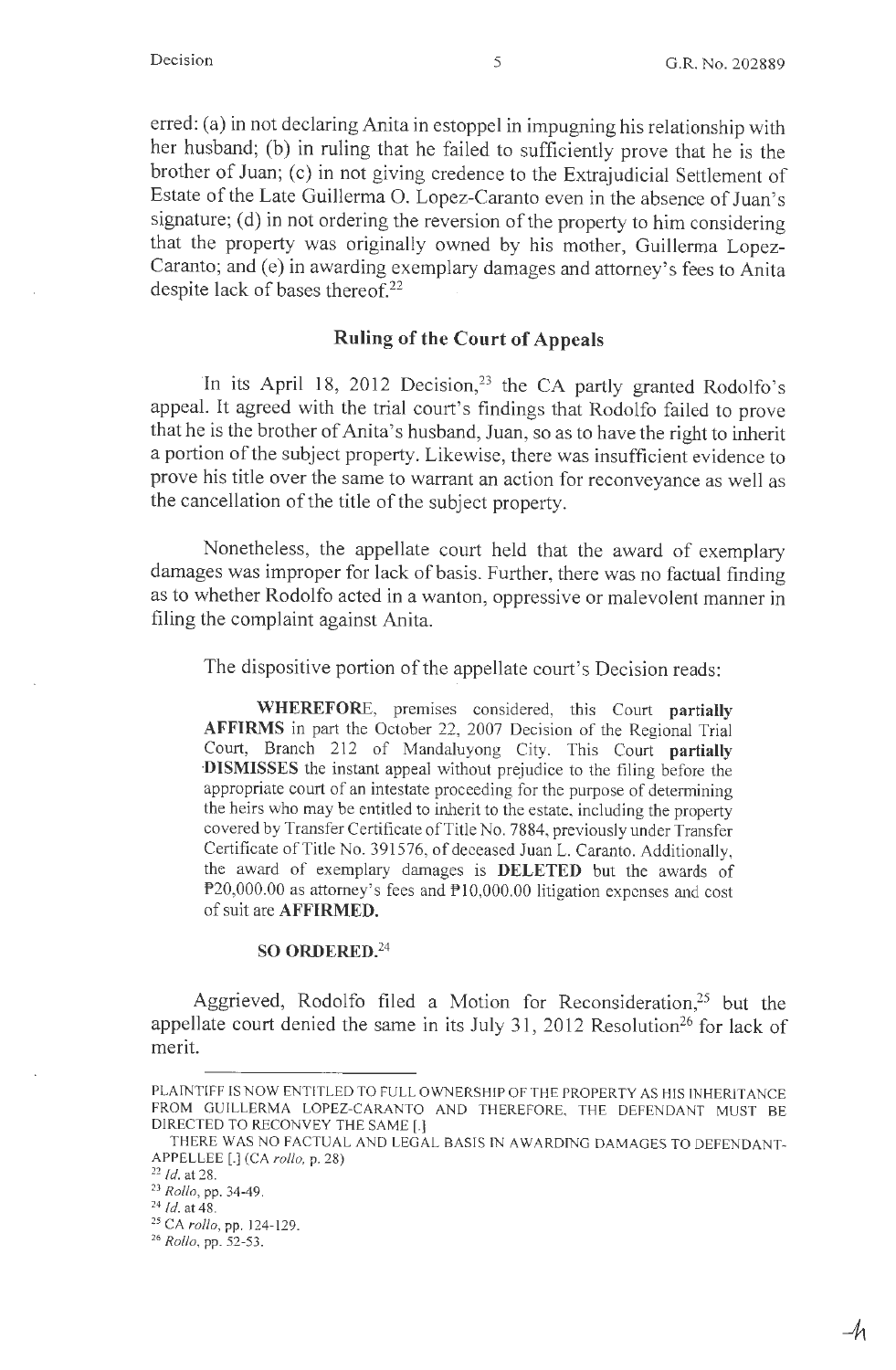$-$ h

Hence, the instant Petition for Review on *Certiorari.<sup>27</sup>*

#### **The Issues**

The core issues for resolution are:

( 1) whether Anita is estopped from impugning the relationship between her late husband, Juan, and Rodolfo;

(2) whether the evidence of Rodolfo, particularly the Extrajudicial Settlement of the Estate of the Late Guillerma 0. Lopez-Caranto, sufficed to prove that he is entitled to one-half of the subject property of Juan by way of inheritance and by virtue of the waiver of rights executed by Rizalina in his favor; and

(3) assuming that Juan's mother was named Dolores Lopez, whether Rodolfo is entitled to the whole subject property by reason that it was previously owned by his mother Guillerma.

#### **The Court's Ruling**

The Petition must be denied. The allegations of Rodolfo are a mere rehash of his arguments before the CA and essentially raise questions of fact as to be beyond the ambit of a petition for review on *certiorari* under Rule 45 of the Rules of Court.

Rule 45 of the Rules of Court lays down the rule that only questions of law should be raised in petitions filed under the said rule since factual questions are not the proper subject of an appeal by *certiorari.* The Court will thus not entertain questions of fact as the factual findings of the appellate court are considered final, binding, or conclusive on the parties and upon this Court especially when supported by substantial evidence.<sup>28</sup>

<sup>28</sup> Pascual v. Burgos, 776 Phil. 167, 182 (2016).

<sup>27</sup>*Id.* at 18-3 1.

Rodolfo ascribed the following assignment of errors:

THE COURT OF APPEALS SERJOUSL Y ERRED IN NOT HOLDING THAT RESPONDENT IS NOW fN ESTOPPEL TO JMPUGN THE RELA TIONSHJP BETWEEN PETITIONER AND HER DECEASED HUSBAND JUAN L. CARANTO [.]

THE COURT OF APPEALS SHOULD HA VE GJVEN WEIGHT AND CREDENCE TO THE EXTRAJUDICIAL SETTLEMENT OF THE ESTATE OF THE LATE GUILLERMA O LOPEZ-CARANTO SANS THE SIGNATURE OF JUAN L. CARANTO FOR HE WAS THE ULTIMATE BENEFICIARY THEREOF AS THE PROPERTY, SUBJECT MATTER OF THE CASE, WAS ADJUDICATED TO HIM BY VIRTUE THEREOF[.]

ASSUMING THAT THE MOTHER OF JUAN L. CARANTO IS ONE DOLORES LOPEZ, THE MORE REASON THAT THE PROPERTY SHOULD REVERT TO THE PETITIONER AS THE ORIGINAL OWNER THEREOF IS HIS DECEASED MOTHER GUILLERMA LOPEZ-CARANTO WHO NOW APPEARS TO HAVE NO RELATION AT ALL WITH JUAN L. CARANTO, HUSBAND OF THE APPELLEE, ANITA AGRA CARANTO[,] WITH THE FINDING THAT THE LATE JUAN L. CARANTO['S] MOTHER IS DIFFERENT FROM THAT OF PETITIONER'S MOTHER, THE COURT OF APPEALS ALSO ERRED IN NOT FINDING THAT THE PETITIONER IS NOW ENTITLED TO FULL OWNERSHIP OF THE PROPERTY AS HIS INHERITANCE FROM GUILLERMA LOPEZ-CARANTO AND THEREFORE, THE RESPONDENT MUST BE DIRECTED TO RECONVEY THE SAME[.] *(Id.* at 23-24)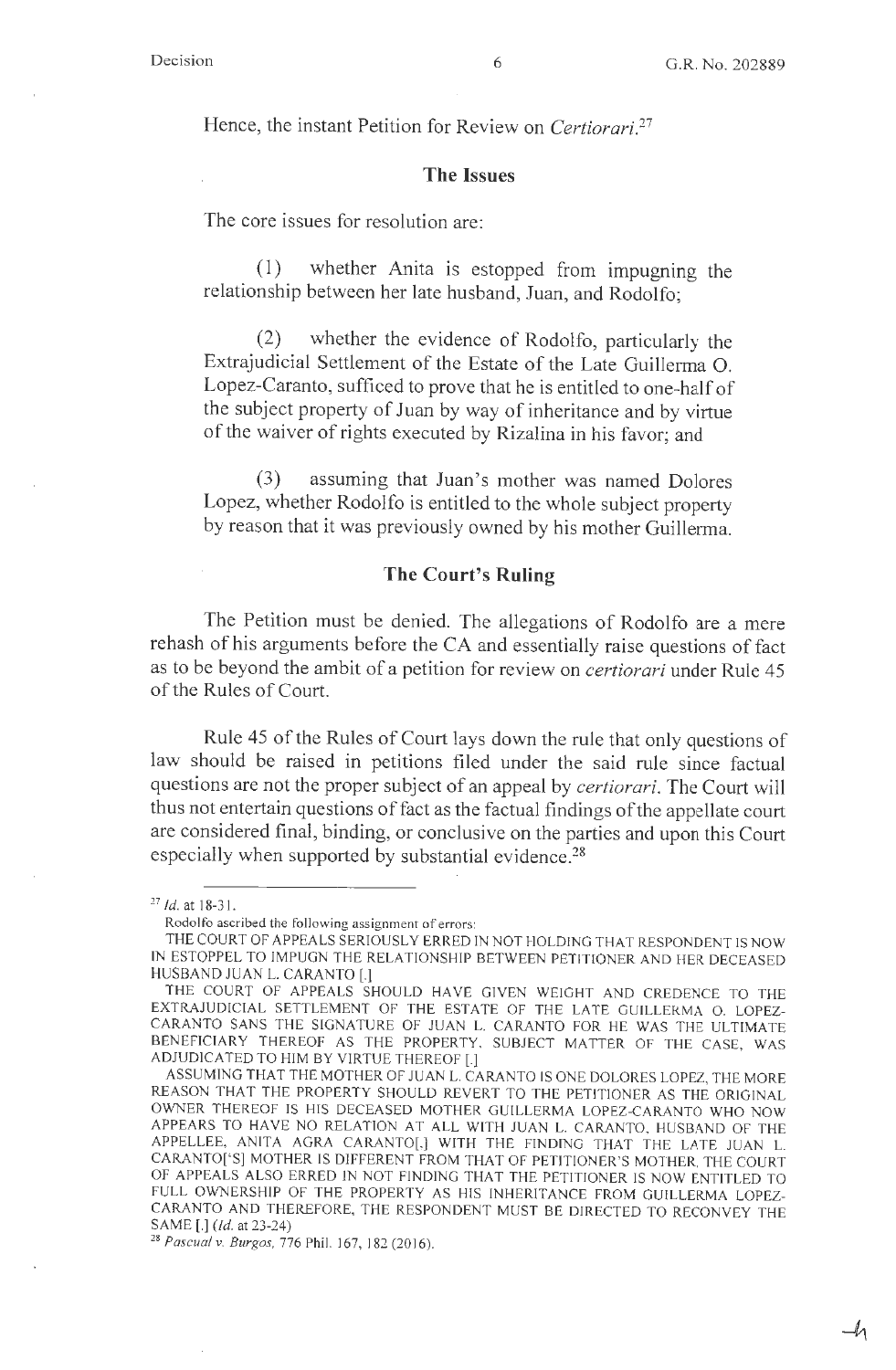In *Century Iron Works*, Inc. v. Bañas,<sup>29</sup> the Court differentiated a question of law from a question of fact in this manner:

A question of law arises when there is doubt as to what the law is on a certain state of facts, while there is a question of fact when the doubt arises as to the truth or falsity of the alleged facts. For a question to be one of law, the question must not involve an examination of the probative value of the evidence presented by the litigants or any of them. The resolution of the issue must rest solely on what the law provides on the given set of circumstances. Once it is clear that the issue invites a review of the evidence presented, the question posed is one of fact.

Thus, the test of whether a question is one of law or of fact is not the appellation given to such question by the party raising the same; rather, it is whether the appellate court can determine the issue raised without reviewing or evaluating the evidence, in which case, it is a question of law; otherwise it is a question of fact. (Citations omitted)

However, there are 10 recognized exceptional circumstances wherein the Court admits and reviews questions of fact. These are enumerated in *Medina v. Mayor Asistio, Jr.* 30 as follows:

(1) When the conclusion is a finding grounded entirely on speculation, surmises or conjectures; (2) When the inference made is manifestly mistaken, absurd or impossible; (3) Where there is a grave abuse of discretion; (4) When the judgment is based on a misapprehension of facts; (5) When the findings of fact are conflicting; (6) When the Court of Appeals, in making its findings, went beyond the issues of the case and the same is contrary to the admissions of both appellant and appellee; (7) The findings of the Court of Appeals are contrary to those of the trial court; (8) When the findings of fact are conclusions without citation of specific evidence on which they are based; (9) When the facts set forth in the petition as well as in the petitioner's main and reply briefs are not disputed by the respondents; and (10) The finding of fact of the Court of Appeals is premised on the supposed absence of evidence and is contradicted by the evidence on record. (Citations omitted)

The allegations asseverated by Rodolfo such as: (a) that Anita is estopped from impugning that he and Juan are siblings; and (b) he is entitled to onehalf or the whole of the subject property, hinge on his claim that he has sufficiently proven by preponderance of evidence his cause of action in the complaint for annulment of title and reconveyance of the subject property that he filed against Anita.

In civil cases, the burden of proof rests upon the plaintiff, who is required to establish his/her case by a preponderance of evidence.<sup>31</sup> Preponderance of

<sup>&</sup>lt;sup>29</sup> 711 Phil. 576, 585-586 (2013), citing *Leoncio v. De Vera*, 569 Phil. 512, 516 (2008) and *Binay v. Odeña*, 551 Phil. 681 , 689 (2007).

<sup>30 269</sup> Phil. 225, 232 ( 1990).

<sup>&</sup>lt;sup>31</sup> Section 1, Rule 133 of the Rules of Court.

Section 1. Preponderance of evidence, how determined. - In civil cases, the party having burden of proof must establish his case by a preponderance of evidence. In determining where the preponderance or superior weight of evidence on the issues involved lies, the court may consider all the facts and circumstances of the case, the witnesses' manner of testifying, their intelligence, their means and opportunity of knowing the facts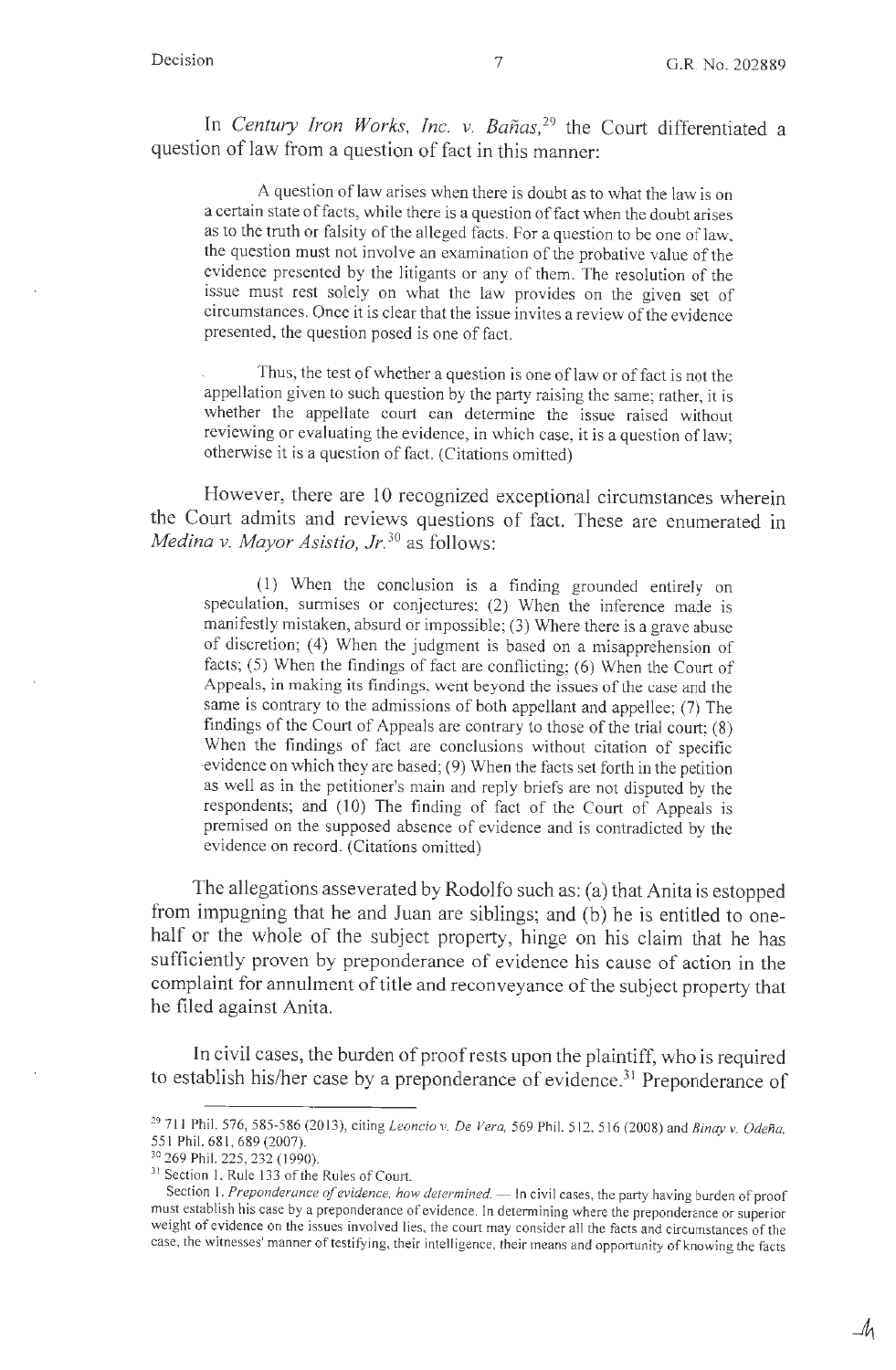$-4<sub>1</sub>$ 

evidence is defined as the weight, credit, and value of the aggregate evidence on either side and is usually considered to be synonymous with the term "greater weight of the evidence" or "greater weight of the credible evidence."32 It is a phrase that, in the last analysis, means probability of the truth. It is evidence that is more convincing to the court as it is worthier of belief than that which is offered in opposition thereto.<sup>33</sup>

Preponderance of evidence refers to the probability to truth of the matters intended to be proven as facts. As such, it concerns a determination of the truth or falsity of the alleged facts based on the evidence presented by a party, who in this case is Rodolfo. $34$ 

Rodolfo's arguments are essentially questions of fact. Rodolfo argues that he is the brother of Juan although his birth certificate stated that his mother was Guillerma Lopez-Caranto while the marriage contract between Juan and Anita indicated that Juan's mother was Dolores Lopez, and both documents stated that Juan Caranto, Sr. was their father. Rodolfo stresses that, assuming that he and Juan have different mothers, he is therefore entitled to the ownership of the entire property being the legitimate heir of Guillerma Lopez-Caranto and because of Rizalina's relinquishment of her rights over the same in his favor.

It is thus clear that if the Court has to entertain the above-mentioned contentions assailing the findings of the appellate court, it has to review the probative value and evaluate once again the evidence presented by the contending parties. This is evidently beyond the purview of a petition for review under Rule 45.

In his vain attempt to prove that his petition should be given due course despite raising factual issues, Rodolfo interposes that the following six exceptions wherein the Court may review factual issues exist: (a) the findings of the appellate court are grounded entirely on speculation, surmises and conjectures; (b) its inference from the findings of fact is manifestly mistaken/absurd; (c) it went beyond the issues of the case and the same are contrary to the admissions of both parties; (d) its judgment is premised on misapprehension of facts; (e) it failed to notice certain relevant facts which, if properly considered, will justify a different conclusion; and (f) its findings of fact are based on the absence of evidence but contradicted by the evidence on record.

None of these exceptions is present in the case.

to which they are testifying, the nature of the facts to which they testify, the probability or improbability of their testimony, their interest or want of interest, and also their personal credibility so far as the same may legitimately appear upon the trial. The court may also consider the number of witnesses, though the preponderance is not necessarily with the greater number.

<sup>32</sup>*Tan, Jr. v. Hosana,* 780 Phil. 258, 266 (20 16), c iting *Ramos v. Obispo,* 705 Phil. 22 1,230 (20 13).

<sup>33</sup>*Tan, Jr. v. Hosana, id.* 

<sup>&</sup>lt;sup>34</sup> Metropolitan Bank and Trust Company v. Ley Construction and Development Corporation, 749 Phil. 257, 270 (2014).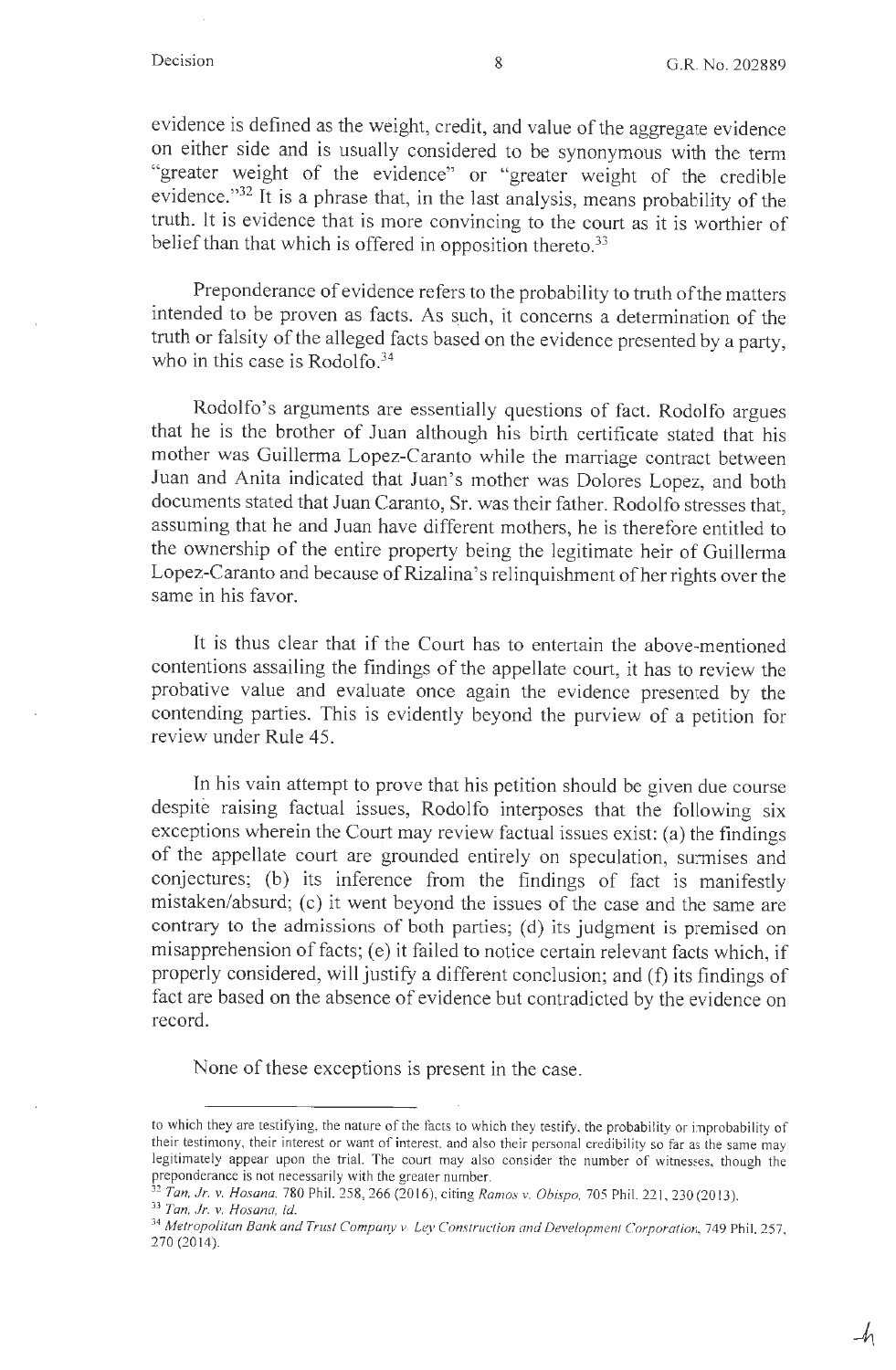$\mathcal{M}$ 

A close perusal of Rodolfo's arguments in the petition shows that these are simply a mere rehash of his claims in his appeal before the appellate court which it already thoroughly passed upon. Coming before this Court, Rodolfo alleges that the appellate court gravely erred in its findings resulting in the presence of the exceptional circumstances aforementioned. Unfortunately, he failed to demonstrate any compelling reason that would warrant the reversal of the findings and conclusions of the appellate court that Rodolfo failed to sufficiently prove that he is the brother of Juan and therefore he had no share in the latter's estate.

Indubitably, the Court will not review the factual findings of the appellate court as there is not even a scintilla of evidence that the instant petition falls under any of the exceptions laid down in *Medina.* To stress, the burden of proof lies upon Rodolfo who failed to convince the Court that a review of the factual findings is necessary.<sup>35</sup> His mere assertion and claim that the case falls under the exceptions is not enough.

At this juncture, we quote with approval the findings of the Court of Appeals:

Thus, it is incumbent upon Rodolfo to prove that he is the brother of the decedent. Unfortunately, Rodolfo failed to overcome this burden. The record is bereft of any evidence submitted by Rodolfo to prove his relationship with the decedent. Indeed, Rodolfo could have submitted documents, such as birth certificates, duly showing that he and Juan have the same mother, father or both.

From the foregoing discussions, it is without a doubt that Rodolfo failed to prove his title to the 347-square meter lot covered by TCT No. 7884, previously under TCT No. 391576, in order to successfully maintain an action for reconveyance. In addition thereto, he failed to prove by preponderance of evidence that he is the brother of deceased Juan. In the absence of evidence to support his cause, the right to inheritance sought by Rodolfo is untenable for lack of ground or basis therefor. 36

All told, considering that the issues were factual in nature as it involved the determination of whether Rodolfo sufficiently proved his claim by preponderance of evidence, the Court sees no reason to warrant the exercise of its judicial discretion to review the same. Hence, there is no need to discuss the other issues raised by Rodolfo.

**WHEREFORE,** the Petition for Review on *Certiorari* is **DENIED.** The April 18, 2012 Decision of the Court of Appeals in CA-G.R. CV No. 92085 is **AFFIRMED.** 

<sup>35</sup>*Pascual v. Burgos,* supra note 28 at 184.

<sup>36</sup>*Rollo,* pp. 45-46.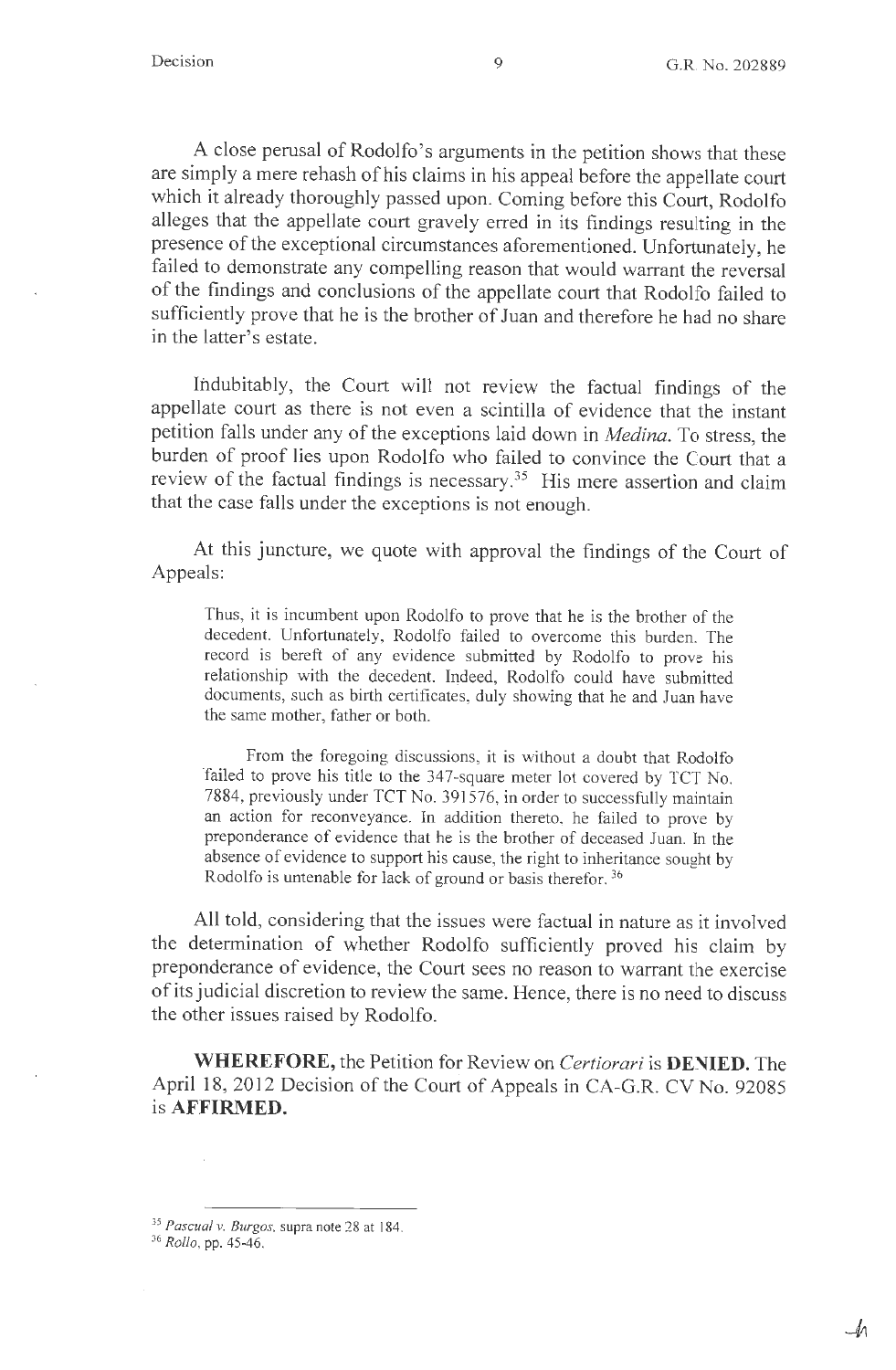~-RAMON

PAUL L. HERNANDO , Associate Justice Acting Chairperson

**WE CONCUR:** 

**RAS** ARTD. Associate Justice

/ **HE**  Associaté Justice

*r*  **B. INTING EDGARDO L. DELOS SANTOS**  Associate Justice

c::::::~ **SAMUEL H. GAERLAN**  Associate Justice

10 G.R. No. 202889